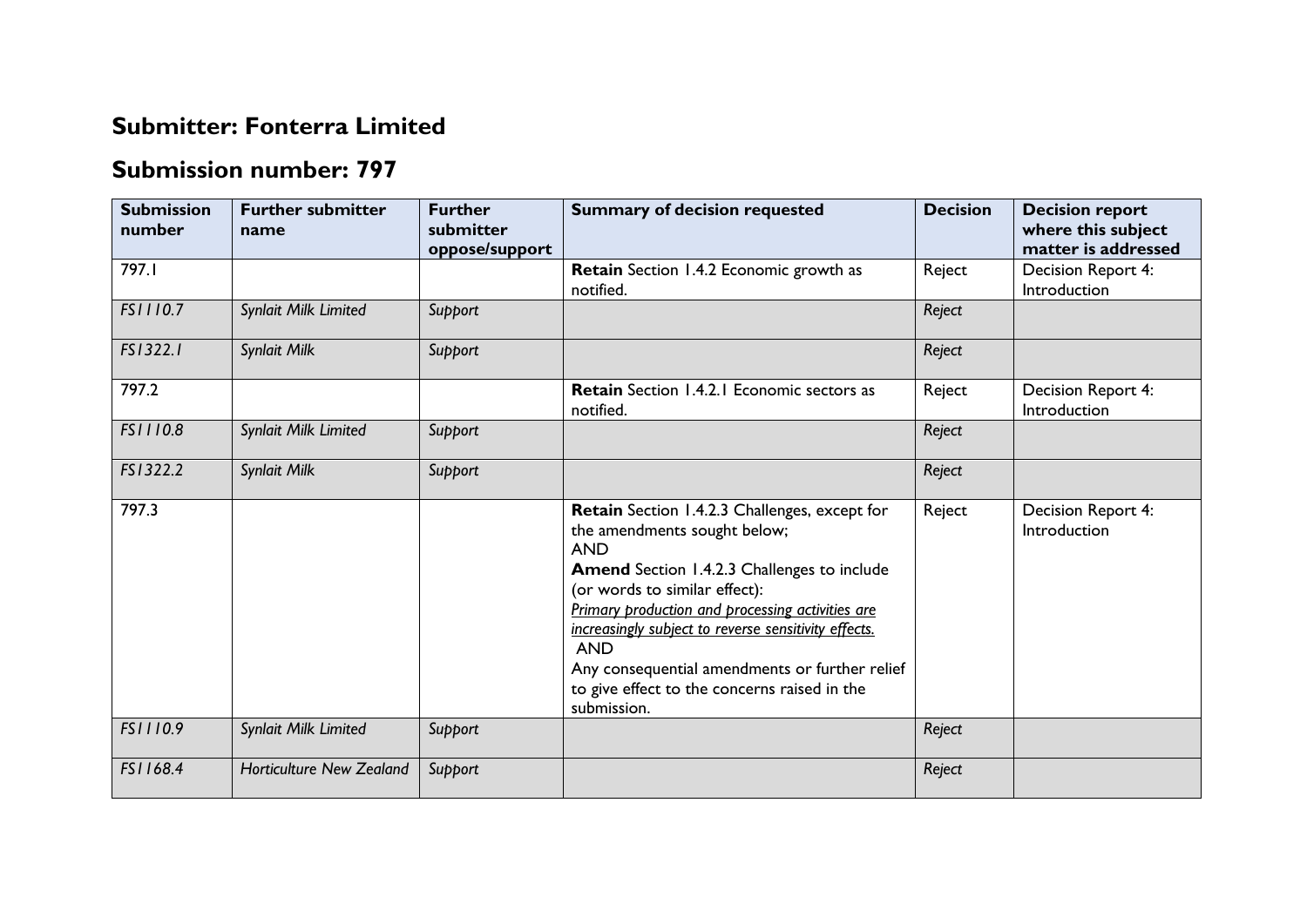| <b>Submission</b><br>number | <b>Further submitter</b><br>name                              | <b>Further</b><br>submitter<br>oppose/support | <b>Summary of decision requested</b>                                    | <b>Decision</b> | <b>Decision report</b><br>where this subject<br>matter is addressed |
|-----------------------------|---------------------------------------------------------------|-----------------------------------------------|-------------------------------------------------------------------------|-----------------|---------------------------------------------------------------------|
| FS1322.3                    | Synlait Milk                                                  | Support                                       |                                                                         | Reject          |                                                                     |
| FS1313.25                   | Perry Group Limited                                           | Oppose                                        |                                                                         | Accept          |                                                                     |
| FS1342.221                  | <b>Federated Farmers</b>                                      | Support                                       |                                                                         | Reject          |                                                                     |
| 797.4                       |                                                               |                                               | Retain Section 1.4.3.1 Rural activities as<br>notified.                 | Reject          | Decision Report 4:<br>Introduction                                  |
| FS1322.4                    | Synlait Milk                                                  | Support                                       |                                                                         | Reject          |                                                                     |
| FS1110.10                   | Synlait Milk Limited                                          | Support                                       |                                                                         | Reject          |                                                                     |
| 797.5                       |                                                               |                                               | Retain Section 1.4.3.2 Protecting the rural<br>environment as notified. | Reject          | Decision Report 4:<br>Introduction                                  |
| FS1168.13                   | <b>Horticulture New Zealand</b>                               | Support                                       |                                                                         | Reject          |                                                                     |
| FS1384.51                   | Mercury NZ Limited                                            | Oppose                                        |                                                                         | Accept          |                                                                     |
| 797.6                       |                                                               |                                               | <b>Retain</b> Section 1.4.4 The urban environment as<br>notified.       | Reject          | Decision Report 4:<br>Introduction                                  |
| FS1168.14                   | <b>Horticulture New Zealand</b>                               | Support                                       |                                                                         | Reject          |                                                                     |
| FS1384.52                   | Mercury NZ Limited                                            | Oppose                                        |                                                                         | Accept          |                                                                     |
| 797.7                       |                                                               |                                               | Retain Paragraph 1.5.4 Urban growth as<br>notified.                     | Reject          | Decision Report 4:<br>Introduction                                  |
| FS1198.6                    | <b>Bathurst Resources</b><br>Limited and BT Mining<br>Limited | <b>Not Stated</b>                             |                                                                         | Reject          |                                                                     |
| FS1168.23                   | <b>Horticulture New Zealand</b>                               | Support                                       |                                                                         | Reject          |                                                                     |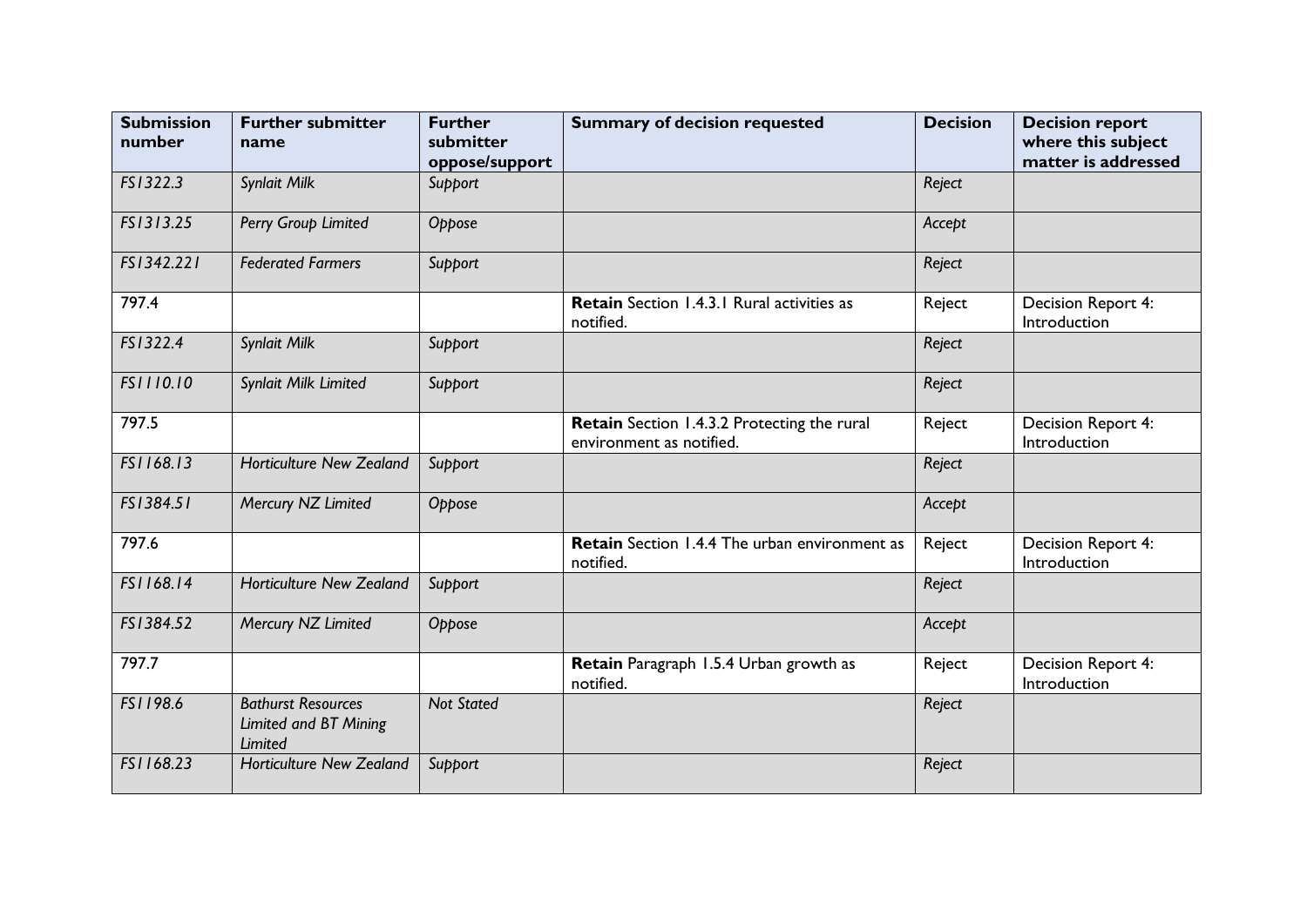| <b>Submission</b><br>number | <b>Further submitter</b><br>name                              | <b>Further</b><br>submitter<br>oppose/support | <b>Summary of decision requested</b>                                                                                                                                                                                                                                                  | <b>Decision</b>   | <b>Decision report</b><br>where this subject<br>matter is addressed |
|-----------------------------|---------------------------------------------------------------|-----------------------------------------------|---------------------------------------------------------------------------------------------------------------------------------------------------------------------------------------------------------------------------------------------------------------------------------------|-------------------|---------------------------------------------------------------------|
| FS1202.39                   | <b>New Zealand Transport</b><br>Agency                        | Support                                       |                                                                                                                                                                                                                                                                                       | Reject            |                                                                     |
| FS1384.53                   | Mercury NZ Limited                                            | Oppose                                        |                                                                                                                                                                                                                                                                                       | Accept            |                                                                     |
| FS1379.336                  | Hamilton City Council                                         | Support                                       |                                                                                                                                                                                                                                                                                       | Reject            |                                                                     |
| 797.8                       |                                                               |                                               | Retain Policy 3.2.3 Management heirachy as<br>notified.                                                                                                                                                                                                                               | Accept in<br>Part | Decision Report 9:<br>Significant Natural<br>Areas                  |
| 797.9                       |                                                               |                                               | Retain Policy 3.2.6 Providing for vegetation<br>clearance as notified.                                                                                                                                                                                                                | Accept in<br>Part | Decision Report 9:<br>Significant Natural<br>Areas                  |
| 797.10                      |                                                               |                                               | Retain Policy 4.7.11 Reverse sensitivity as<br>notified.                                                                                                                                                                                                                              | Accept in<br>Part | Decision Report 32:<br><b>Miscellaneous Matters</b>                 |
| FS1387.1261                 | Mercury NZ Limited                                            | Oppose                                        |                                                                                                                                                                                                                                                                                       | Reject            |                                                                     |
| 797.11                      |                                                               |                                               | Retain Objective 5.1.1 The Rural environment<br>as notified.                                                                                                                                                                                                                          | Accept in<br>Part | Decision Report 22:<br><b>Rural Zone</b>                            |
| FS1387.1262                 | Mercury NZ Limited                                            | Oppose                                        |                                                                                                                                                                                                                                                                                       | Reject            |                                                                     |
| 797.12                      |                                                               |                                               | Retain Objective 5.2.1 Rural resources, except<br>for the amendments sought below<br><b>AND</b><br>Delete Objective 5.2.1(a)(iii) Rural resources.<br><b>AND</b><br>Any consequential amendments and/or further<br>relief to give effect to the concerns raised in the<br>submission. | Accept in<br>Part | Decision Report 22:<br><b>Rural Zone</b>                            |
| FS1108.30                   | Te Whakakitenga o<br>Waikato Incorporated<br>(Waikato-Tainui) | Oppose                                        |                                                                                                                                                                                                                                                                                       | Reject            |                                                                     |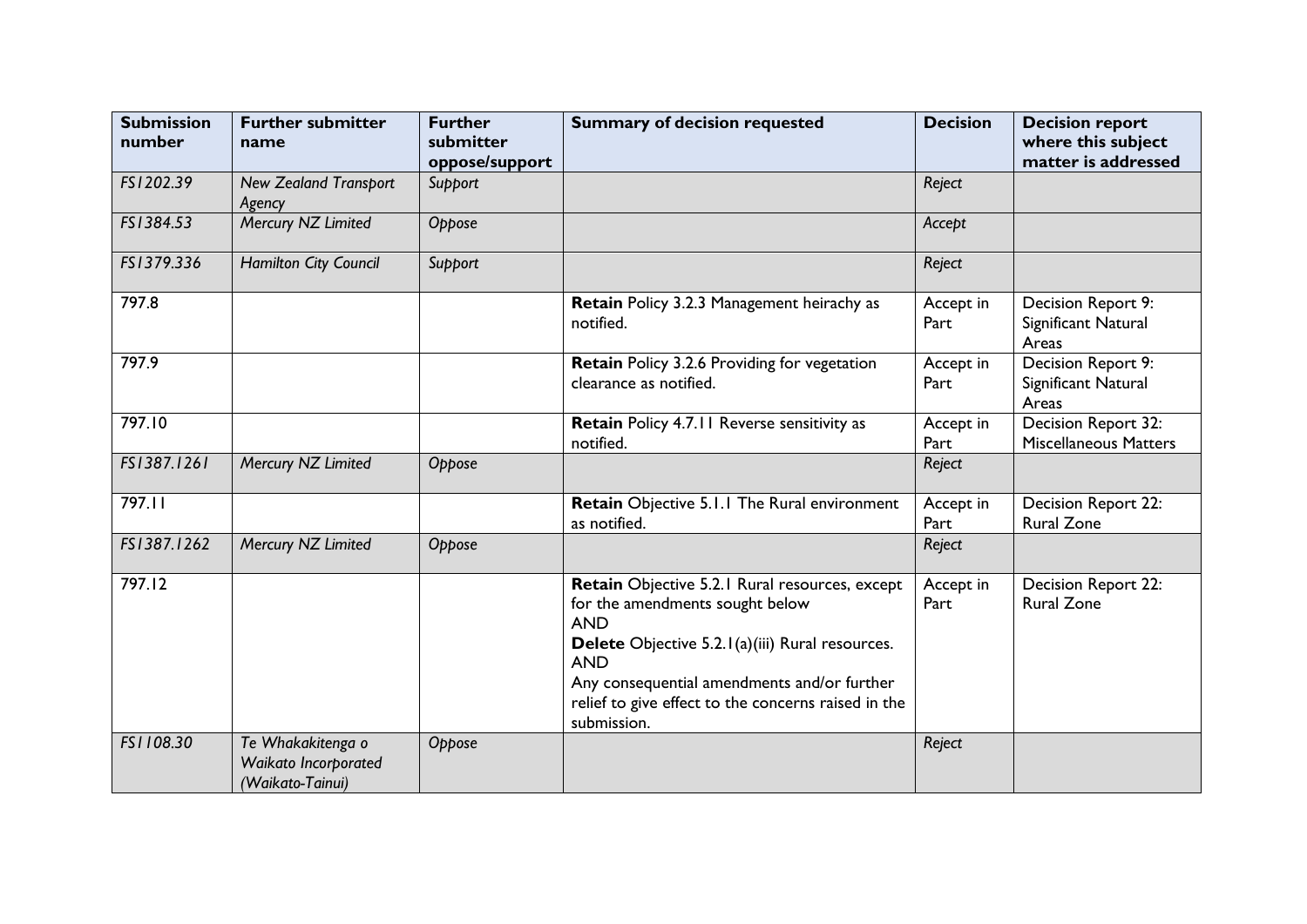| <b>Submission</b><br>number | <b>Further submitter</b><br>name    | <b>Further</b><br>submitter<br>oppose/support | <b>Summary of decision requested</b>                                                                                                                                                                                                                                                                                                                                                                                       | <b>Decision</b>   | <b>Decision report</b><br>where this subject<br>matter is addressed |
|-----------------------------|-------------------------------------|-----------------------------------------------|----------------------------------------------------------------------------------------------------------------------------------------------------------------------------------------------------------------------------------------------------------------------------------------------------------------------------------------------------------------------------------------------------------------------------|-------------------|---------------------------------------------------------------------|
| FS1139.29                   | Turangawaewae Trust<br><b>Board</b> | Oppose                                        |                                                                                                                                                                                                                                                                                                                                                                                                                            | Reject            |                                                                     |
| FS1387.1263                 | Mercury NZ Limited                  | Oppose                                        |                                                                                                                                                                                                                                                                                                                                                                                                                            | Reject            |                                                                     |
| 797.13                      |                                     |                                               | Retain Policy 5.2.2 High class soils as notified.                                                                                                                                                                                                                                                                                                                                                                          | Accept in<br>Part | Decision Report 22:<br><b>Rural Zone</b>                            |
| 797.14                      |                                     |                                               | Retain Policy 5.3.15 Noise and vibration,<br>except for the amendments sought below<br><b>AND</b><br><b>Amend Policy 5.3.15 (a) (vi) Noise and</b><br>vibration to include "the Te Rapa Dairy<br>Manufacturing Facility" (or words to similar<br>effect).<br><b>AND</b><br>Any consequential amendments or further relief<br>to give effect to the concerns raised in the<br>submission.                                   | Accept in<br>Part | Decision Report 22:<br><b>Rural Zone</b>                            |
| 797.15                      |                                     |                                               | Retain Objective 5.4.1 Minerals and extractive<br>industries as notified.                                                                                                                                                                                                                                                                                                                                                  | Accept in<br>Part | Decision Report 22:<br><b>Rural Zone</b>                            |
| 797.16                      |                                     |                                               | Retain Policy 5.4.2 Access to minerals and<br>extractive industries except for the<br>amendments sought below.<br><b>AND</b><br><b>Amend Policy 5.4.2 (a) Access to minerals and</b><br>extractive industries as follows (or words to<br>similar effect):<br>Enable the continued operation and development of<br>extractive industries provided that adverse effects<br>are avoided, remedied or mitigated.<br><b>AND</b> | Accept in<br>Part | Decision Report 22:<br><b>Rural Zone</b>                            |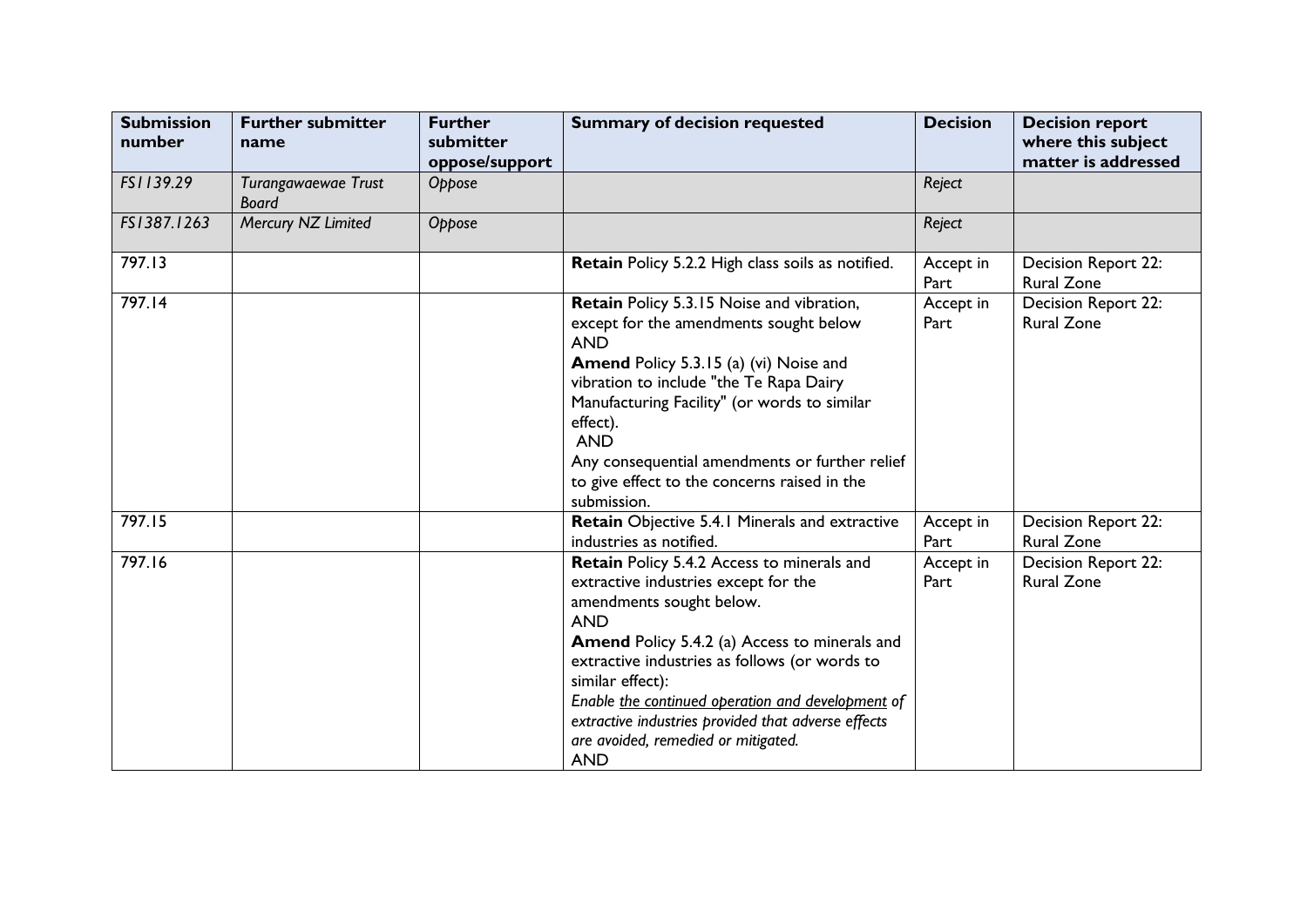| <b>Submission</b><br>number | <b>Further submitter</b><br>name                              | <b>Further</b><br>submitter<br>oppose/support | <b>Summary of decision requested</b>                                                                                                                                                                                                                                                                                                                                                                                                                                                                           | <b>Decision</b>   | <b>Decision report</b><br>where this subject<br>matter is addressed  |
|-----------------------------|---------------------------------------------------------------|-----------------------------------------------|----------------------------------------------------------------------------------------------------------------------------------------------------------------------------------------------------------------------------------------------------------------------------------------------------------------------------------------------------------------------------------------------------------------------------------------------------------------------------------------------------------------|-------------------|----------------------------------------------------------------------|
|                             |                                                               |                                               | Any consequential amendments or further relief<br>to give effect to the concerns raised in the<br>submission.                                                                                                                                                                                                                                                                                                                                                                                                  |                   |                                                                      |
| FS1198.33                   | <b>Bathurst Resources</b><br>Limited and BT Mining<br>Limited | Support                                       |                                                                                                                                                                                                                                                                                                                                                                                                                                                                                                                | Accept in<br>Part |                                                                      |
| FS1345.33                   | <b>Genesis Energy Limited</b>                                 | Support                                       |                                                                                                                                                                                                                                                                                                                                                                                                                                                                                                                | Accept in<br>Part |                                                                      |
| 797.17                      |                                                               |                                               | Amend Policy 5.5.2 (a) Activities within<br>Hamilton Urban Expansion Area as follows (or<br>words to similar effect):<br>Manage subdivision, use and development within<br>Hamilton's Urban Expansion Area to avoid reverse<br>sensitivity effects in respect of the Te Rapa Dairy<br>Manufacturing Facility and to ensure that future<br>urban development is not compromised.<br><b>AND</b><br>Any consequential amendments or further relief<br>to give effect to the concerns raised in the<br>submission. | Reject            | Decision Report 5:<br><b>Strategic Directions</b>                    |
| FS1313.27                   | Perry Group Limited                                           | Support                                       |                                                                                                                                                                                                                                                                                                                                                                                                                                                                                                                | Reject            |                                                                      |
| FS1379.335                  | Hamilton City Council                                         | Oppose                                        |                                                                                                                                                                                                                                                                                                                                                                                                                                                                                                                | Accept            |                                                                      |
| 797.18                      |                                                               |                                               | Delete Section 10.1 Hazardous Substances,<br>comprising Objective 10.1.1 and Policies 10.1.2,<br>10.1.3 and 10.1.4.<br><b>AND</b><br>Any consequential amendments or further relief<br>to give effect to the concerns raised in the<br>submission.                                                                                                                                                                                                                                                             | Accept in<br>Part | Decision Report II:<br>Hazardous Substances<br>and Contaminated Land |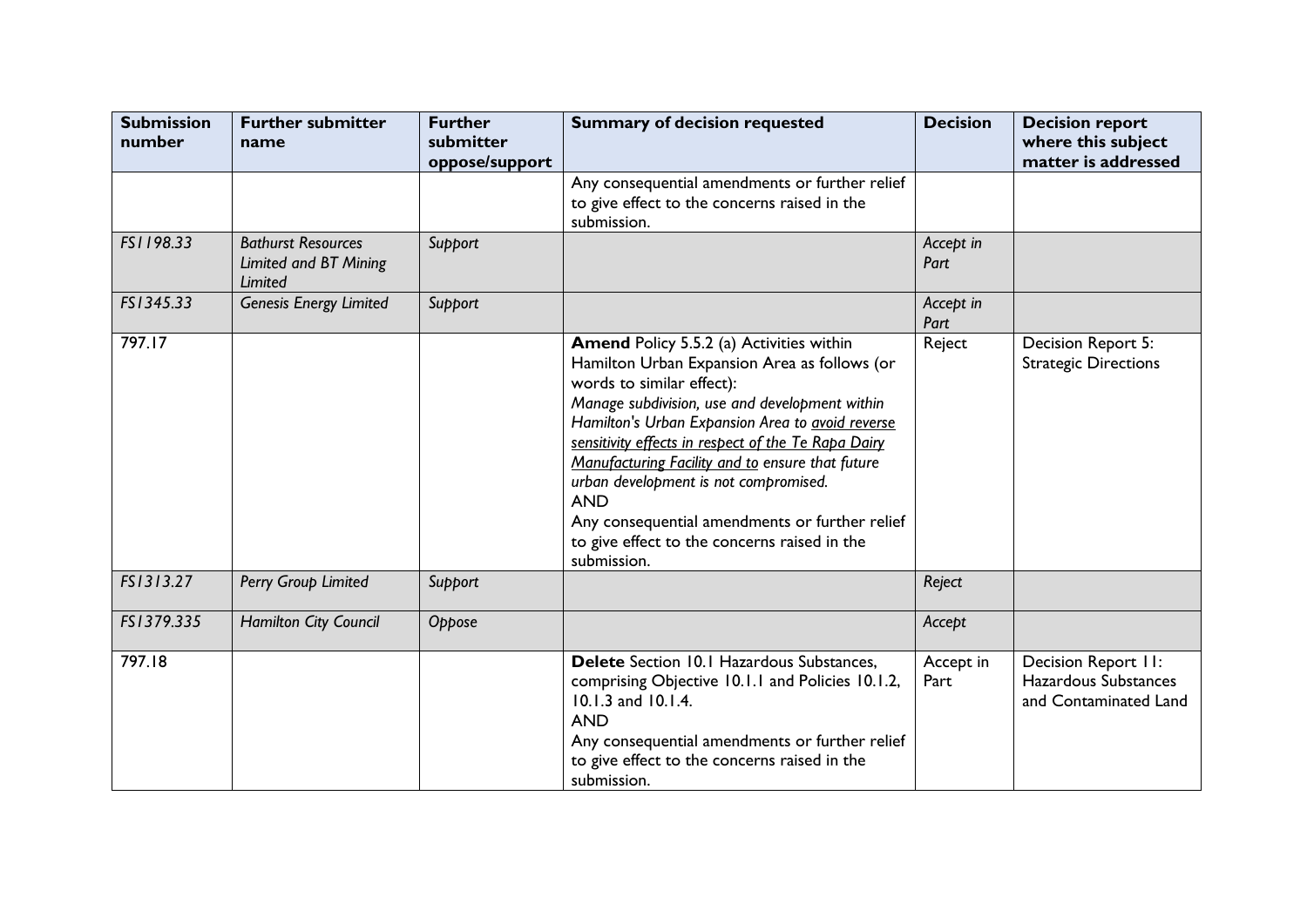| <b>Submission</b><br>number | <b>Further submitter</b><br>name | <b>Further</b><br>submitter<br>oppose/support | <b>Summary of decision requested</b>                                                                                                                                                                                                                                                                                           | <b>Decision</b>   | <b>Decision report</b><br>where this subject<br>matter is addressed |
|-----------------------------|----------------------------------|-----------------------------------------------|--------------------------------------------------------------------------------------------------------------------------------------------------------------------------------------------------------------------------------------------------------------------------------------------------------------------------------|-------------------|---------------------------------------------------------------------|
| FS1168.164                  | <b>Horticulture New Zealand</b>  | Support                                       |                                                                                                                                                                                                                                                                                                                                | Accept in<br>Part |                                                                     |
| FS1387.1264                 | Mercury NZ Limited               | Oppose                                        |                                                                                                                                                                                                                                                                                                                                | Reject            |                                                                     |
| 797.19                      |                                  |                                               | Add a definition for "Lifestyle Uses" to Chapter<br>13 Definitions, as follows (or words to similar<br>effect):<br>residential activity outside of a defined urban area<br>or village boundary.<br><b>AND</b><br>Any consequential amendments or further relief<br>to give effect to the concerns raised in the<br>submission. | Reject            | Decision Report 30:<br><b>Definitions</b>                           |
| FS1322.5                    | Synlait Milk                     | Support                                       |                                                                                                                                                                                                                                                                                                                                | Reject            |                                                                     |
| FS1110.31                   | Synlait Milk Limited             | Support                                       |                                                                                                                                                                                                                                                                                                                                | Reject            |                                                                     |
| FS1168.83                   | <b>Horticulture New Zealand</b>  | Support                                       |                                                                                                                                                                                                                                                                                                                                | Reject            |                                                                     |
| FS1387.1265                 | Mercury NZ Limited               | Oppose                                        |                                                                                                                                                                                                                                                                                                                                | Accept            |                                                                     |
| 797.20                      |                                  |                                               | Add a definition of "productive rural activities"<br>to Chapter 13 Definitions as follows (or words<br>to similar effect):<br>farming, forestry, horticulture and mineral<br>extraction.<br><b>AND</b><br>Any consequential amendments or further relief<br>to give effect to the concerns raised in the<br>submission.        | Reject            | Decision Report 30:<br><b>Definitions</b>                           |
| FS1168.84                   | <b>Horticulture New Zealand</b>  | Support                                       |                                                                                                                                                                                                                                                                                                                                | Reject            |                                                                     |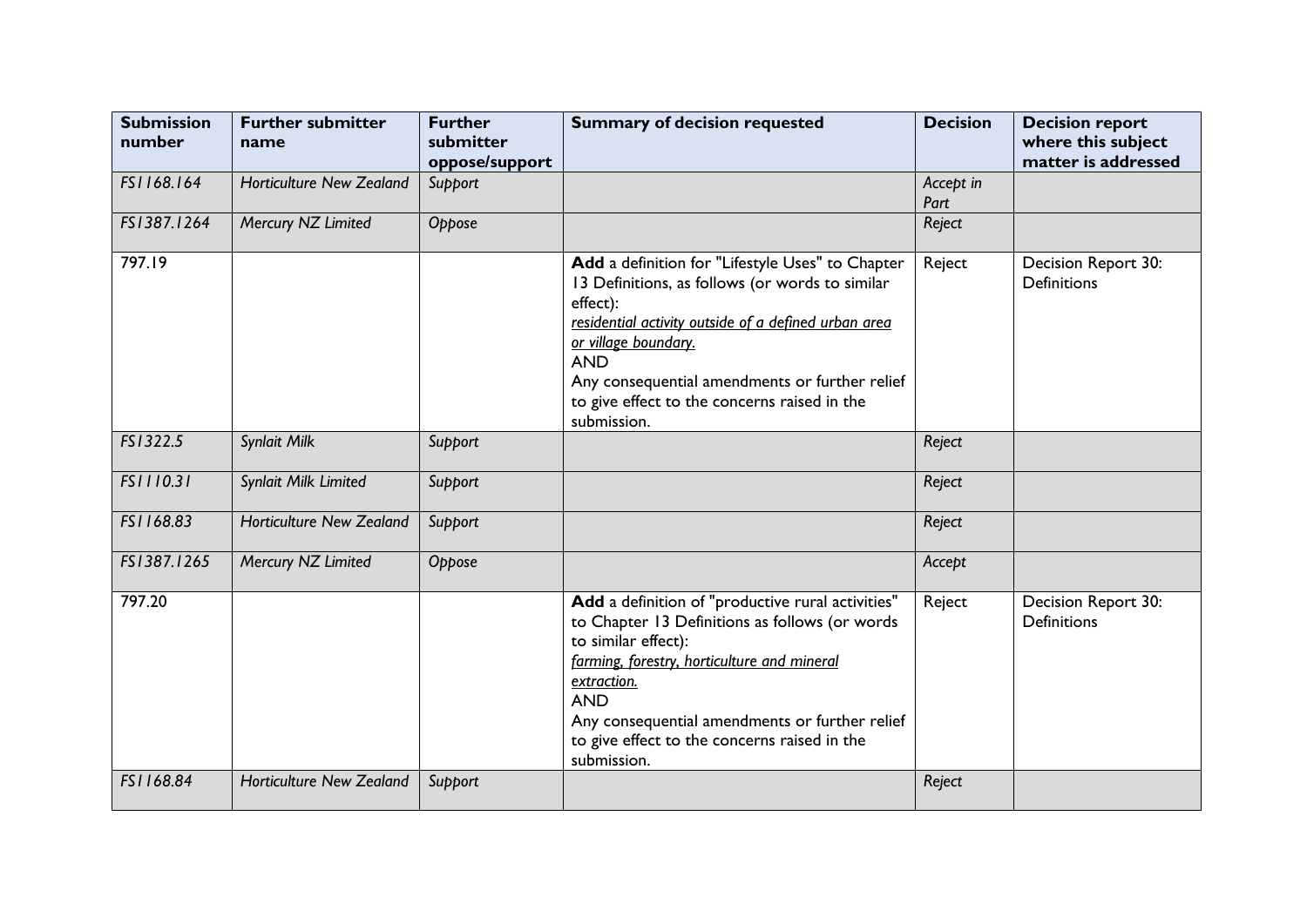| <b>Submission</b><br>number | <b>Further submitter</b><br>name                                                          | <b>Further</b><br>submitter<br>oppose/support | <b>Summary of decision requested</b>                                                                                                                                                                                                                                                                                                                                                                                                                                                                                                                                                                                                      | <b>Decision</b> | <b>Decision report</b><br>where this subject<br>matter is addressed |
|-----------------------------|-------------------------------------------------------------------------------------------|-----------------------------------------------|-------------------------------------------------------------------------------------------------------------------------------------------------------------------------------------------------------------------------------------------------------------------------------------------------------------------------------------------------------------------------------------------------------------------------------------------------------------------------------------------------------------------------------------------------------------------------------------------------------------------------------------------|-----------------|---------------------------------------------------------------------|
| FS1198.39                   | <b>Bathurst Resources</b><br>Limited and BT Mining<br>Limited                             | <b>Not Stated</b>                             |                                                                                                                                                                                                                                                                                                                                                                                                                                                                                                                                                                                                                                           | Reject          |                                                                     |
| FS1319.36                   | <b>New Zealand Steel</b><br>Holdings Limited                                              | Support                                       |                                                                                                                                                                                                                                                                                                                                                                                                                                                                                                                                                                                                                                           | Reject          |                                                                     |
| FS1342.222                  | <b>Federated Farmers</b>                                                                  | Support                                       |                                                                                                                                                                                                                                                                                                                                                                                                                                                                                                                                                                                                                                           | Reject          |                                                                     |
| 797.21                      |                                                                                           |                                               | Add a definition of "reverse sensitivity" to<br>Chapter 13 Definitions as follows (or words to<br>similar effect):<br>the vulnerability of a lawfully established activity to a<br>new activity or land use. It arises when a lawfully<br>established activity causes potential, actual or<br>perceived adverse environmental effects on the new<br>activity, to a point where the new activity may seek<br>to restrict the operation or require mitigation of the<br>effects of the established activity.<br><b>AND</b><br>Any consequential amendments or further relief<br>to give effect to the concerns raised in the<br>submission. | Reject          | Decision Report 30:<br><b>Definitions</b>                           |
| FS1089.2                    | Z Energy Limited, BP Oil<br>NZ Limited and Mobil Oil<br>NZ Limited for 'Oil<br>Companies' | Support                                       |                                                                                                                                                                                                                                                                                                                                                                                                                                                                                                                                                                                                                                           | Reject          |                                                                     |
| FS1322.6                    | Synlait Milk                                                                              | Support                                       |                                                                                                                                                                                                                                                                                                                                                                                                                                                                                                                                                                                                                                           | Reject          |                                                                     |
| FS1087.26                   | Ports of Auckland Limited                                                                 | Support                                       |                                                                                                                                                                                                                                                                                                                                                                                                                                                                                                                                                                                                                                           | Reject          |                                                                     |
| FS1110.32                   | Synlait Milk Limited                                                                      | Support                                       |                                                                                                                                                                                                                                                                                                                                                                                                                                                                                                                                                                                                                                           | Reject          |                                                                     |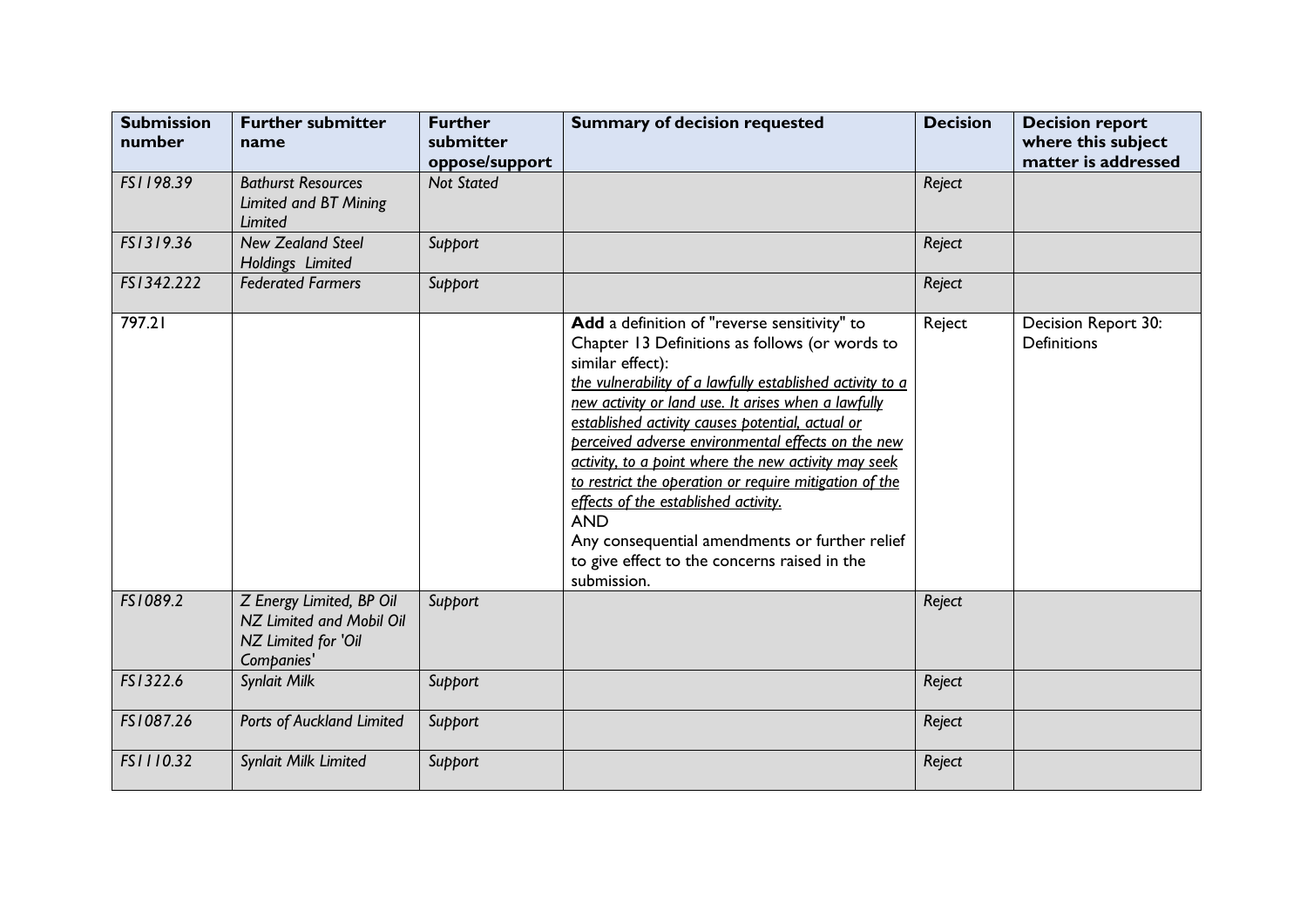| <b>Submission</b><br>number | <b>Further submitter</b><br>name                              | <b>Further</b><br>submitter<br>oppose/support | <b>Summary of decision requested</b>                                                                                                                                                                                                                                                                                                                                   | <b>Decision</b>   | <b>Decision report</b><br>where this subject<br>matter is addressed |
|-----------------------------|---------------------------------------------------------------|-----------------------------------------------|------------------------------------------------------------------------------------------------------------------------------------------------------------------------------------------------------------------------------------------------------------------------------------------------------------------------------------------------------------------------|-------------------|---------------------------------------------------------------------|
| FS1168.85                   | <b>Horticulture New Zealand</b>                               | Support                                       |                                                                                                                                                                                                                                                                                                                                                                        | Reject            |                                                                     |
| FS1198.40                   | <b>Bathurst Resources</b><br>Limited and BT Mining<br>Limited | <b>Not Stated</b>                             |                                                                                                                                                                                                                                                                                                                                                                        | Reject            |                                                                     |
| FS1313.28                   | Perry Group Limited                                           | Oppose                                        |                                                                                                                                                                                                                                                                                                                                                                        | Accept            |                                                                     |
| FS1319.37                   | <b>New Zealand Steel</b><br>Holdings Limited                  | Oppose                                        |                                                                                                                                                                                                                                                                                                                                                                        | Accept            |                                                                     |
| FS1345.34                   | <b>Genesis Energy Limited</b>                                 | Support                                       |                                                                                                                                                                                                                                                                                                                                                                        | Reject            |                                                                     |
| FS1375.28                   | Radio New Zealand                                             | Support                                       |                                                                                                                                                                                                                                                                                                                                                                        | Reject            |                                                                     |
| FS1342.223                  | <b>Federated Farmers</b>                                      | Support                                       |                                                                                                                                                                                                                                                                                                                                                                        | Reject            |                                                                     |
| FS1387.1266                 | Mercury NZ Limited                                            | Oppose                                        |                                                                                                                                                                                                                                                                                                                                                                        | Accept            |                                                                     |
| 797.22                      |                                                               |                                               | Add a definition of "factory wastewater<br>irrigation farm" to Chapter 13 Definitions as<br>follows (or words to similar effect):<br>The operation of wastewater irrigation on land at<br>Bruntwood Road comprising Lots 2-4 DPS 14934.<br><b>AND</b><br>Any consequential amendments or further relief<br>to give effect to the concerns raised in the<br>submission. | Reject            | Decision Report 22:<br><b>Rural Zone</b>                            |
| FS1387.1267                 | Mercury NZ Limited                                            | Oppose                                        |                                                                                                                                                                                                                                                                                                                                                                        | Accept            |                                                                     |
| 797.23                      |                                                               |                                               | Retain the definition of "ancillary rural<br>earthworks" in Chapter 13: Definitions as<br>notified.                                                                                                                                                                                                                                                                    | Accept in<br>Part | Decision Report 22:<br><b>Rural Zone</b>                            |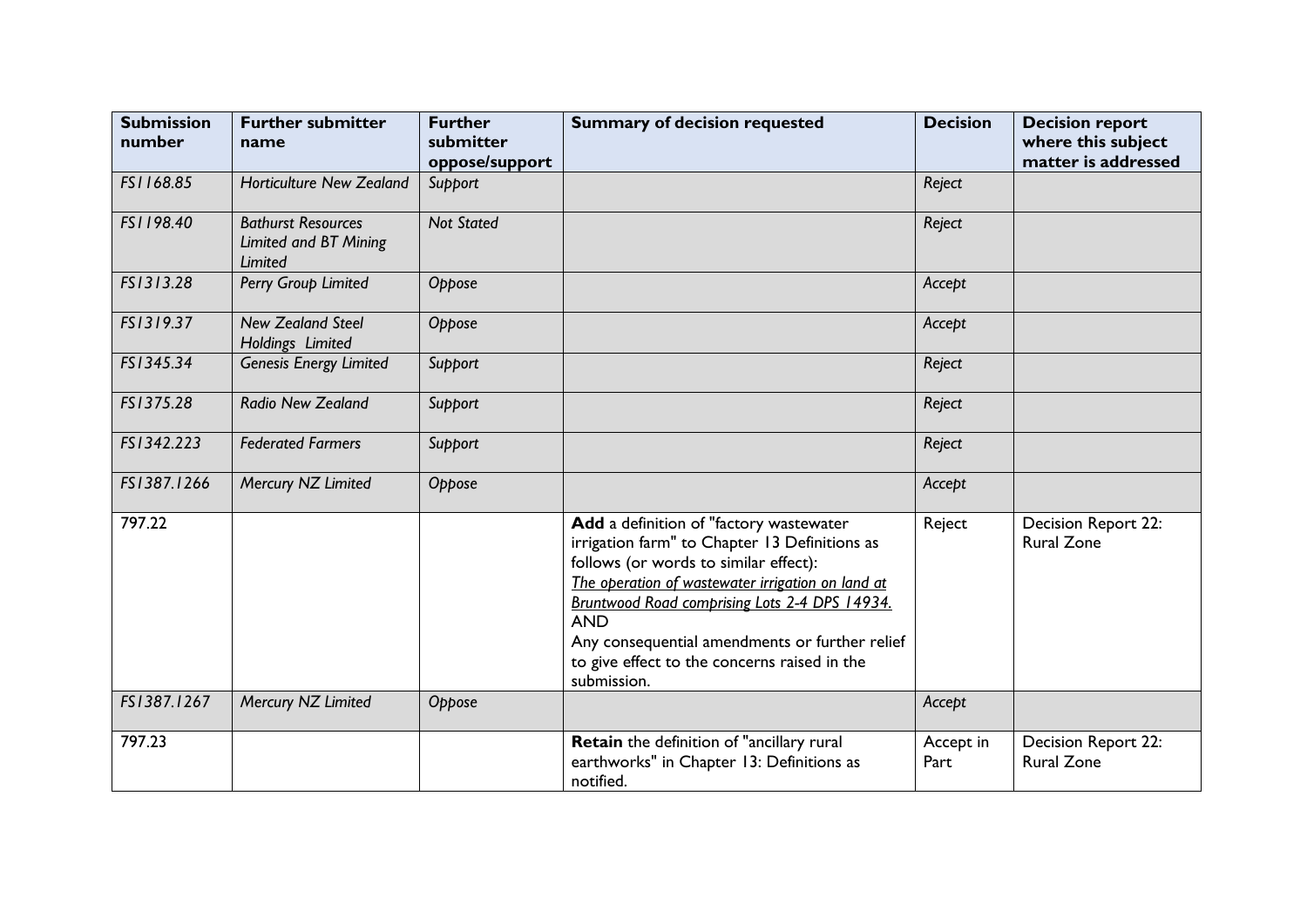| <b>Submission</b><br>number | <b>Further submitter</b><br>name                              | <b>Further</b><br>submitter<br>oppose/support | <b>Summary of decision requested</b>                                                                                                                                                                                                                                                                                                                                                                                                                              | <b>Decision</b>   | <b>Decision report</b><br>where this subject<br>matter is addressed |
|-----------------------------|---------------------------------------------------------------|-----------------------------------------------|-------------------------------------------------------------------------------------------------------------------------------------------------------------------------------------------------------------------------------------------------------------------------------------------------------------------------------------------------------------------------------------------------------------------------------------------------------------------|-------------------|---------------------------------------------------------------------|
| 797.24                      |                                                               |                                               | Retain the definition of "sensitive land use" in<br>Chapter 13 Definitions as notified.                                                                                                                                                                                                                                                                                                                                                                           | Accept in<br>part | Decision Report 30:<br><b>Definitions</b>                           |
| FS1313.29                   | Perry Group Limited                                           | Support                                       |                                                                                                                                                                                                                                                                                                                                                                                                                                                                   | Accept            |                                                                     |
| FS1387.1268                 | Mercury NZ Limited                                            | Oppose                                        |                                                                                                                                                                                                                                                                                                                                                                                                                                                                   | Reject            |                                                                     |
| 797.25                      |                                                               |                                               | Retain Rule 22.2.3.1 Earthworks General<br>except for the amendments sought below.<br><b>AND</b><br>Amend Rule 22.2.3. 1 P2 (a)(i) Earthworks<br>General as follows (or words to similar effect):<br>Do not exceed a volume of more than 1000m3 and<br>an area of more than 2000m2 over any single<br>consecutive 12 month period.<br><b>AND</b><br>Any consequential amendments or further relief<br>to give effect to the concerns raised in the<br>submission. | Accept in<br>Part | Decision Report 22:<br><b>Rural Zone</b>                            |
| FS1108.31                   | Te Whakakitenga o<br>Waikato Incorporated<br>(Waikato-Tainui) | Oppose                                        |                                                                                                                                                                                                                                                                                                                                                                                                                                                                   | Reject            |                                                                     |
| FS1139.30                   | Turangawaewae Trust<br><b>Board</b>                           | Oppose                                        |                                                                                                                                                                                                                                                                                                                                                                                                                                                                   | Reject            |                                                                     |
| FS1387.1269                 | Mercury NZ Limited                                            | Oppose                                        |                                                                                                                                                                                                                                                                                                                                                                                                                                                                   | Reject            |                                                                     |
| 797.26                      |                                                               |                                               | Retain Rule 22.2.3.3 Earthworks in Significant<br>Natural Areas except for the amendments<br>sought below.<br><b>AND</b><br>Delete Rule 22.2.3.3 PI (a)(i) Earthworks in<br>Significant Natural Areas.<br><b>AND</b>                                                                                                                                                                                                                                              | Reject            | Decision Report 9:<br>Significant Natural<br>Areas                  |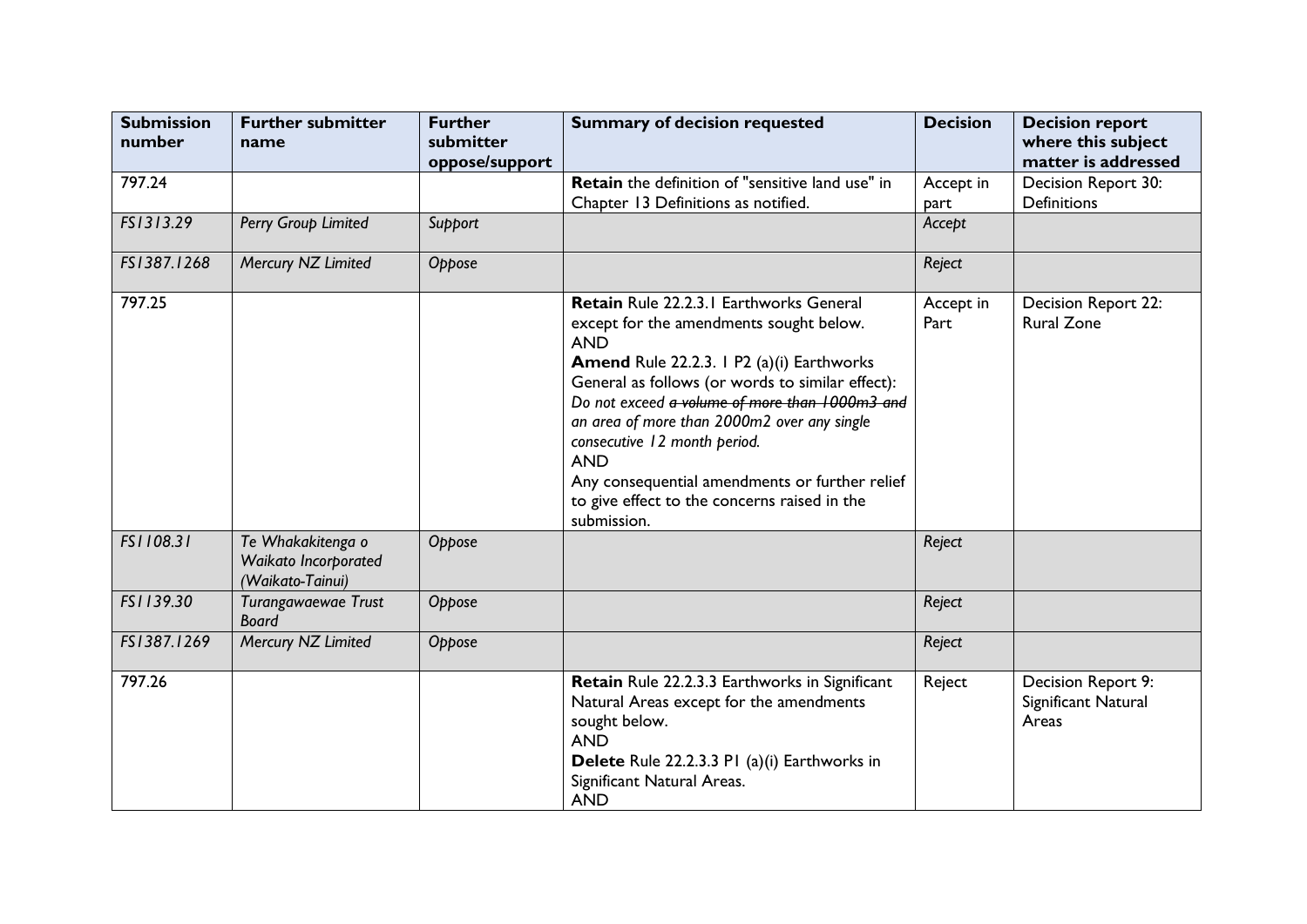| <b>Submission</b><br>number | <b>Further submitter</b><br>name                              | <b>Further</b><br>submitter | <b>Summary of decision requested</b>                                                                                                                                    | <b>Decision</b>   | <b>Decision report</b><br>where this subject                         |
|-----------------------------|---------------------------------------------------------------|-----------------------------|-------------------------------------------------------------------------------------------------------------------------------------------------------------------------|-------------------|----------------------------------------------------------------------|
|                             |                                                               | oppose/support              |                                                                                                                                                                         |                   | matter is addressed                                                  |
|                             |                                                               |                             | Any consequential amendments or further relief<br>to give effect to the concerns raised in the<br>submission.                                                           |                   |                                                                      |
| FS1108.32                   | Te Whakakitenga o<br>Waikato Incorporated<br>(Waikato-Tainui) | Oppose                      |                                                                                                                                                                         | Accept            |                                                                      |
| FS1139.31                   | Turangawaewae Trust<br><b>Board</b>                           | Oppose                      |                                                                                                                                                                         | Accept            |                                                                      |
| 797.27                      |                                                               |                             | Delete Rule 22.2.4 Hazardous substances.<br><b>AND</b><br>Any consequential amendments or further relief<br>to give effect to the concerns raised in the<br>submission. | Accept in<br>Part | Decision Report II:<br>Hazardous Substances<br>and Contaminated Land |
| FS1168.70                   | <b>Horticulture New Zealand</b>                               | Support                     |                                                                                                                                                                         | Accept in<br>Part |                                                                      |
| FS1342.224                  | <b>Federated Farmers</b>                                      | Support                     |                                                                                                                                                                         | Accept in<br>Part |                                                                      |
| FS1387.1270                 | Mercury NZ Limited                                            | Oppose                      |                                                                                                                                                                         | Reject            |                                                                      |
| 797.28                      |                                                               |                             | Retain Rule 22.2.7 Indigenous Vegetation<br>Clearance within a Significant Natural Area as<br>notified.                                                                 | Accept in<br>Part | Decision Report 9:<br>Significant Natural<br>Areas                   |
| 797.29                      |                                                               |                             | Retain Rule 22.2.8 Indigenous Vegetation<br>Clearance outside of a Significant Natural Area<br>as notified.                                                             | Accept in<br>Part | Decision Report 9:<br>Significant Natural<br>Areas                   |
| 797.30                      |                                                               |                             | Retain Rule 22.3.1 Number of dwellings within<br>a lot as notified.                                                                                                     | Accept in<br>Part | Decision Report 22:<br><b>Rural Zone</b>                             |
| FS1387.1271                 | Mercury NZ Limited                                            | Oppose                      |                                                                                                                                                                         | Accept in<br>part |                                                                      |
| 797.31                      |                                                               |                             | Retain Rule 22.3.2 Minor Dwelling as notified.                                                                                                                          | Accept in<br>Part | Decision Report 22:<br><b>Rural Zone</b>                             |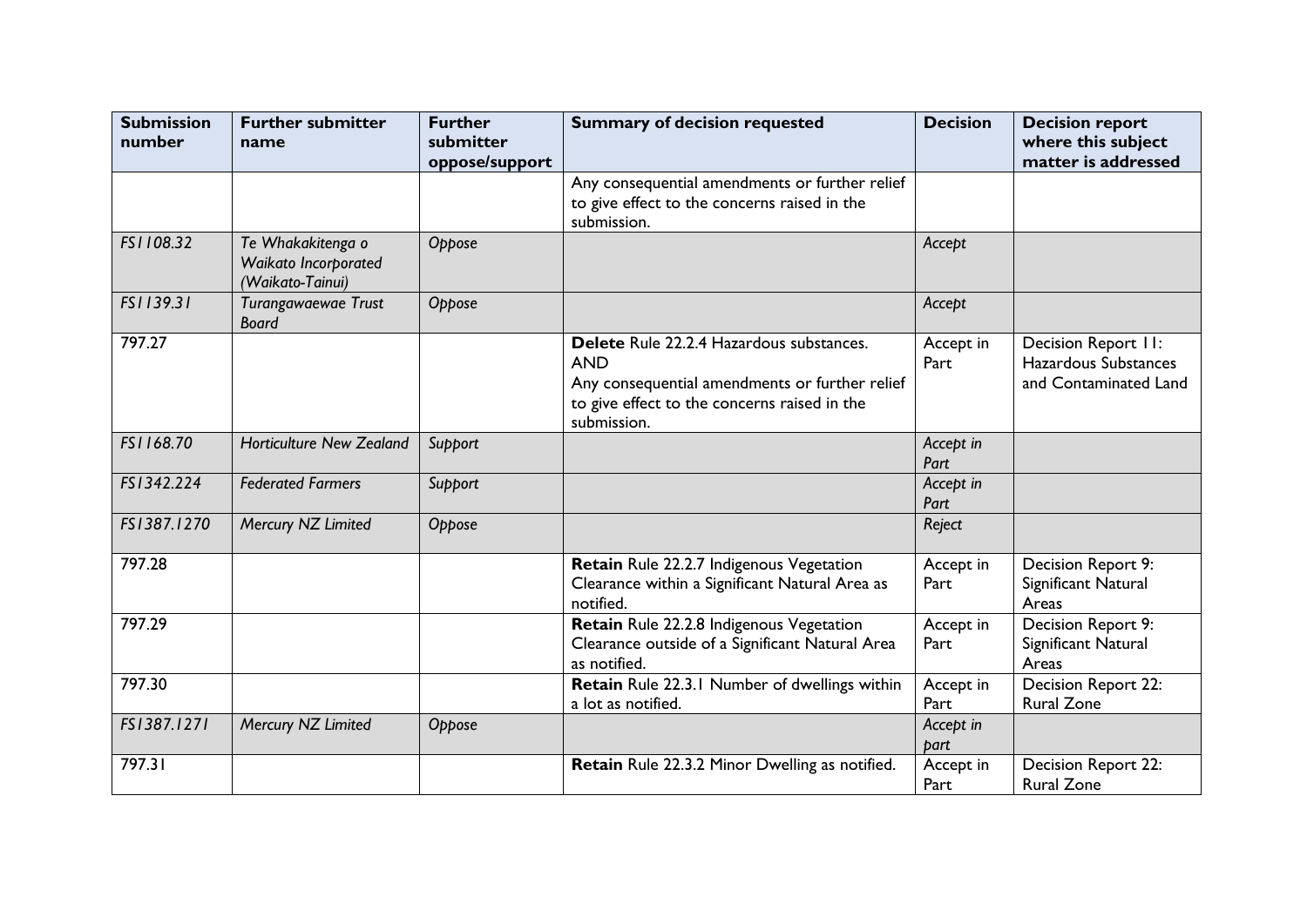| <b>Submission</b><br>number | <b>Further submitter</b><br>name | <b>Further</b><br>submitter<br>oppose/support | <b>Summary of decision requested</b>                                                                                                                                                                                                                                                                                                                                                                                                                                                                     | <b>Decision</b>   | <b>Decision report</b><br>where this subject<br>matter is addressed |
|-----------------------------|----------------------------------|-----------------------------------------------|----------------------------------------------------------------------------------------------------------------------------------------------------------------------------------------------------------------------------------------------------------------------------------------------------------------------------------------------------------------------------------------------------------------------------------------------------------------------------------------------------------|-------------------|---------------------------------------------------------------------|
| FS1322.7                    | Synlait Milk                     | Support                                       |                                                                                                                                                                                                                                                                                                                                                                                                                                                                                                          | Accept in<br>Part |                                                                     |
| FS1110.42                   | Synlait Milk Limited             | Support                                       |                                                                                                                                                                                                                                                                                                                                                                                                                                                                                                          | Accept in<br>Part |                                                                     |
| FS1387.1272                 | Mercury NZ Limited               | Oppose                                        |                                                                                                                                                                                                                                                                                                                                                                                                                                                                                                          | Reject            |                                                                     |
| 797.32                      |                                  |                                               | Retain Rule 22.3.7.1 Building setbacks- All<br>boundaries, except for the amendments sought<br>below<br><b>AND</b><br><b>Amend Rule 22.3.7.1 P1, P2, P3 and P4</b><br>Building setbacks - All boundaries to include (or<br>words to similar effect):<br>Providing that the setback requirements shall not<br>apply to any boundary with land held in common<br>ownership.<br><b>AND</b><br>Any consequential amendments or further relief<br>to give effect to the concerns raised in the<br>submission. | Accept in<br>Part | Decision Report 22:<br><b>Rural Zone</b>                            |
| FS1168.80                   | <b>Horticulture New Zealand</b>  | Support                                       |                                                                                                                                                                                                                                                                                                                                                                                                                                                                                                          | Accept in<br>Part |                                                                     |
| FS1342.225                  | <b>Federated Farmers</b>         | Support                                       |                                                                                                                                                                                                                                                                                                                                                                                                                                                                                                          | Accept in<br>Part |                                                                     |
| 797.33                      |                                  |                                               | Retain Rule 22.3.7.2 Building setbacks sensitive<br>land use, except for the amendments sought<br>below<br><b>AND</b><br><b>Amend Rule 22.3.7.2 Building setbacks</b><br>sensitive land uses to include the additional<br>locations as follows (or words to similar effect):<br>200m from an identified Coal Mining Area,                                                                                                                                                                                | Accept in<br>Part | Decision Report 22:<br><b>Rural Zone</b>                            |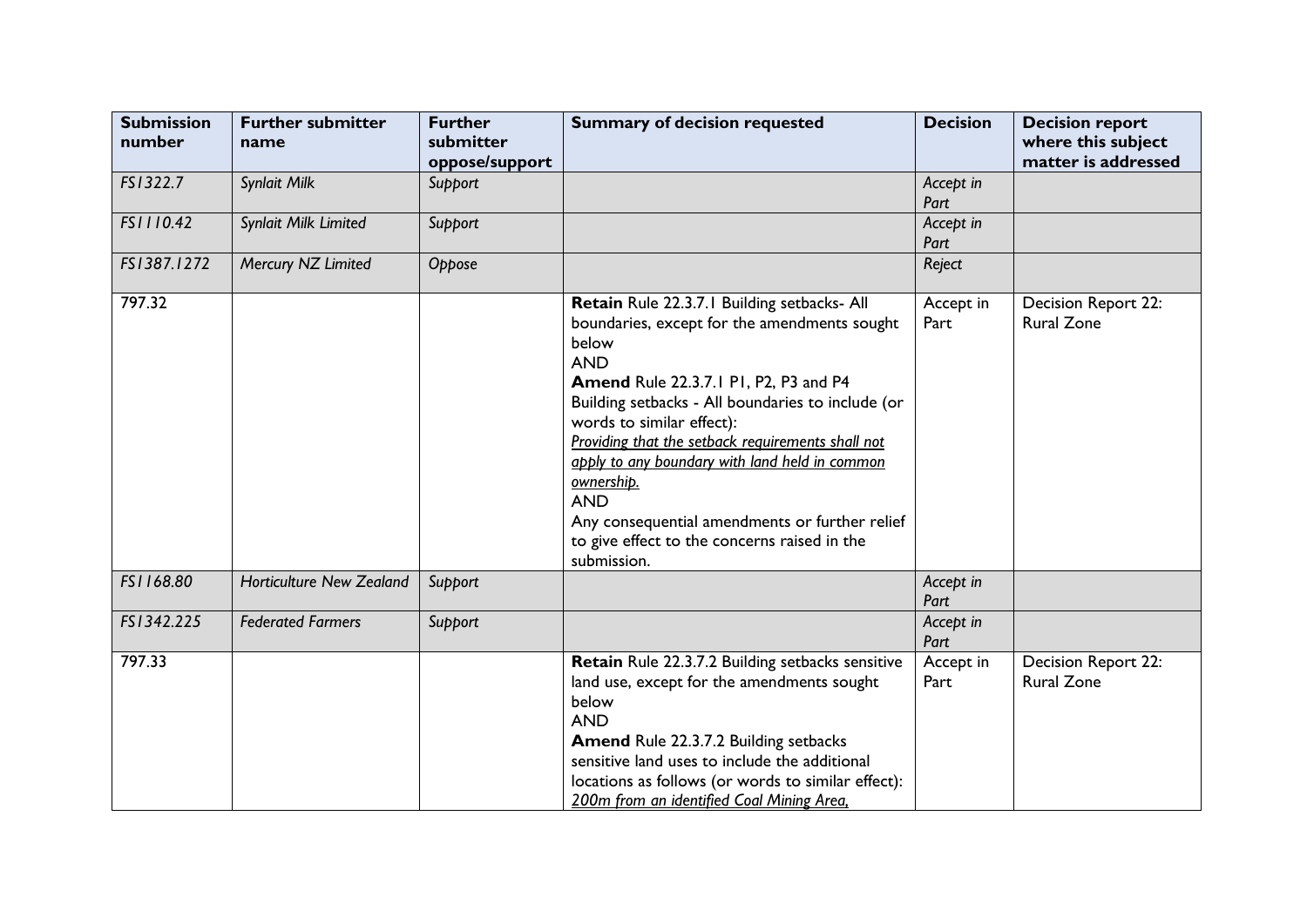| <b>Submission</b><br>number | <b>Further submitter</b><br>name | <b>Further</b><br>submitter | <b>Summary of decision requested</b>                                                                                                                                                                                                                                                                                                                                                                                                                   | <b>Decision</b>   | <b>Decision report</b><br>where this subject      |
|-----------------------------|----------------------------------|-----------------------------|--------------------------------------------------------------------------------------------------------------------------------------------------------------------------------------------------------------------------------------------------------------------------------------------------------------------------------------------------------------------------------------------------------------------------------------------------------|-------------------|---------------------------------------------------|
|                             |                                  | oppose/support              | 300m from the boundary of another site containing<br>a Factory Wastewater Irrigation Farm.<br><b>AND</b><br>Any consequential amendments or further relief<br>to give effect to the concerns raised in the<br>submission.                                                                                                                                                                                                                              |                   | matter is addressed                               |
| FS1387.1273                 | Mercury NZ Limited               | Oppose                      |                                                                                                                                                                                                                                                                                                                                                                                                                                                        | Reject            |                                                   |
| 797.34                      |                                  |                             | Retain Rule 22.3.7.4 Building Noise sensitive<br>activities except for the amendments sought<br>below.<br><b>AND</b><br><b>Amend Rule 22.3.7.4 Building setbacks - Noise</b><br>Sensitive Activities to include (or words to<br>similar effect):<br>The Te Rapa Dairy Manufacturing Facility Noise<br>Control Boundary.<br><b>AND</b><br>Any consequential amendments or further relief<br>to give effect to the concerns raised in the<br>submission. | Reject            | Decision Report 22:<br><b>Rural Zone</b>          |
| 797.35                      |                                  |                             | Retain Rule 22.4.1.5 (b)(iv) Rural Hamlet<br>subdivision as notified.                                                                                                                                                                                                                                                                                                                                                                                  | Accept in<br>Part | Decision Report 22:<br><b>Rural Zone</b>          |
| FS1387.1274                 | Mercury NZ Limited               | Oppose                      |                                                                                                                                                                                                                                                                                                                                                                                                                                                        | Reject            |                                                   |
| 797.36                      |                                  |                             | Add a new activity to Rule 23.1.3 Non<br>Complying activities as follows (or words to<br>similar effect):<br>NC13 (a) Within the Te Rapa Dairy Manufacturing<br><b>Site Noise Control Boundary:</b><br>(i) a child care facility;<br>(ii) a hospital or hospice;                                                                                                                                                                                       | Reject            | Decision Report 18:<br><b>Country Living Zone</b> |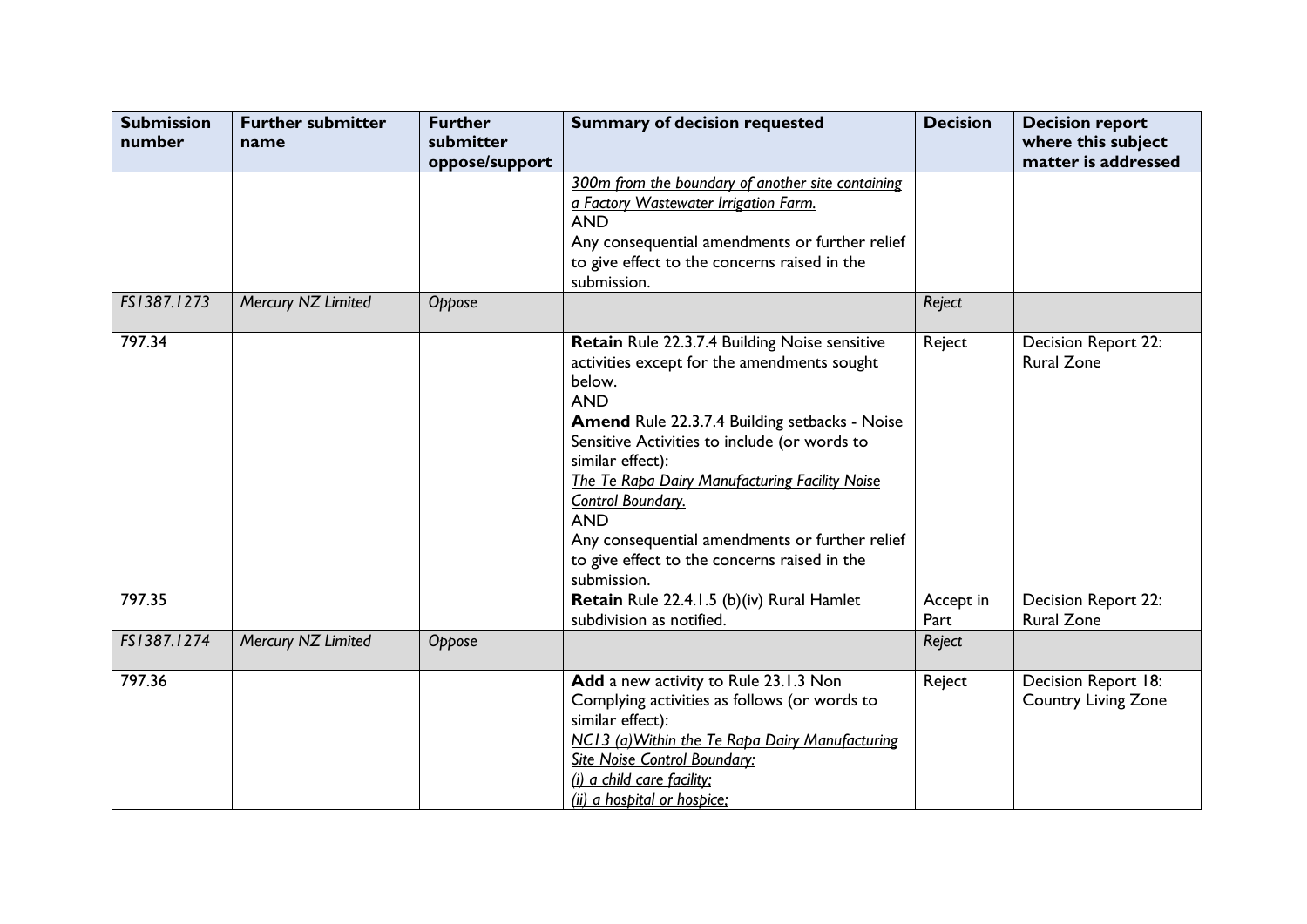| <b>Submission</b><br>number | <b>Further submitter</b><br>name | <b>Further</b><br>submitter | <b>Summary of decision requested</b>                                                                                                                                                                                                                                                                                                                                                                                                                                                                                                                                                                                                                                                                                                                                                                                                                                                                                                                                                                                                                                             | <b>Decision</b>   | <b>Decision report</b><br>where this subject        |
|-----------------------------|----------------------------------|-----------------------------|----------------------------------------------------------------------------------------------------------------------------------------------------------------------------------------------------------------------------------------------------------------------------------------------------------------------------------------------------------------------------------------------------------------------------------------------------------------------------------------------------------------------------------------------------------------------------------------------------------------------------------------------------------------------------------------------------------------------------------------------------------------------------------------------------------------------------------------------------------------------------------------------------------------------------------------------------------------------------------------------------------------------------------------------------------------------------------|-------------------|-----------------------------------------------------|
|                             |                                  | oppose/support              |                                                                                                                                                                                                                                                                                                                                                                                                                                                                                                                                                                                                                                                                                                                                                                                                                                                                                                                                                                                                                                                                                  |                   | matter is addressed                                 |
|                             |                                  |                             | (iii) an education facility;<br>(iv) travellers accommodation.<br><b>AND</b><br>Any consequential amendments or further relief<br>to give effect to the concerns raised in the<br>submission.                                                                                                                                                                                                                                                                                                                                                                                                                                                                                                                                                                                                                                                                                                                                                                                                                                                                                    |                   |                                                     |
| FS1387.1275                 | Mercury NZ Limited               | Oppose                      |                                                                                                                                                                                                                                                                                                                                                                                                                                                                                                                                                                                                                                                                                                                                                                                                                                                                                                                                                                                                                                                                                  | Accept            |                                                     |
| 797.37                      |                                  |                             | Add Appendix 1.1 (a)(i) Acoustic Insulation to<br>include (or words to similar effect):<br><b>The Te Rapa Dairy Manufacturing Facility Noise</b><br><b>Control Boundary.</b><br><b>AND</b><br>Add new Appendix 1.2 Acoustic Insulation to<br>include (or words to similar effect):<br>The Te Rapa Dairy Manufacturing Facility Noise<br>Control Boundary identifies an area that<br>experiences high noise levels from activities<br>undertaken on the manufacturing site. Sensitive<br>land uses, including dwellings within the Noise<br>Control Boundary are required to be acoustically<br>insulated to achieve the internal noise standards<br>specified below.<br>Prior to the issue of a building consent for any<br>building to which this rule applies, compliance with<br>the requirements of the rule shall be demonstrated<br>through the production of a design certificate from<br>an appropriately qualified and experienced acoustic<br>specialist certifying that an internal noise level will<br>not exceed Ldn 40dBA within any habitable room.<br><b>AND</b> | Accept in<br>part | Decision Report 32:<br><b>Miscellaneous Matters</b> |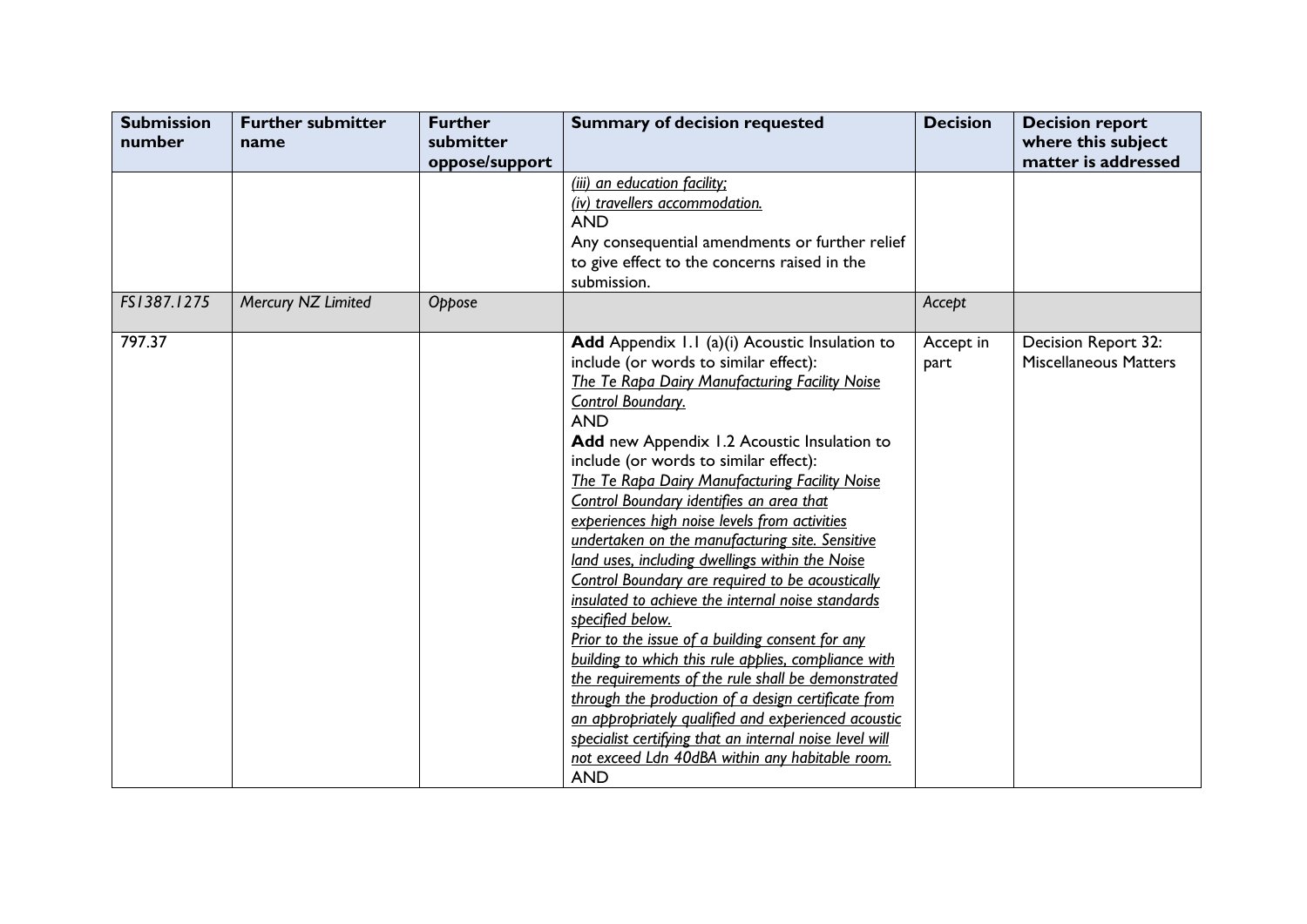| <b>Submission</b><br>number | <b>Further submitter</b><br>name | <b>Further</b><br>submitter | <b>Summary of decision requested</b>             | <b>Decision</b> | <b>Decision report</b><br>where this subject |
|-----------------------------|----------------------------------|-----------------------------|--------------------------------------------------|-----------------|----------------------------------------------|
|                             |                                  | oppose/support              |                                                  |                 | matter is addressed                          |
|                             |                                  |                             | Any consequential amendments or further relief   |                 |                                              |
|                             |                                  |                             | to give effect to the concerns raised in the     |                 |                                              |
|                             |                                  |                             | submission.                                      |                 |                                              |
| 797.38                      |                                  |                             | Delete Appendix 5 Hazardous Substances.          | Accept          | Decision Report II:                          |
|                             |                                  |                             | <b>AND</b>                                       |                 | Hazardous Substances                         |
|                             |                                  |                             | Any consequential amendments or further relief   |                 | and Contaminated Land                        |
|                             |                                  |                             | to give effect to the concerns raised in the     |                 |                                              |
|                             |                                  |                             | submission.                                      |                 |                                              |
| FS1198.51                   | <b>Bathurst Resources</b>        | Support                     |                                                  | Accept          |                                              |
|                             | Limited and BT Mining<br>Limited |                             |                                                  |                 |                                              |
| FS1168.211                  | <b>Horticulture New Zealand</b>  | Support                     |                                                  | Accept          |                                              |
|                             |                                  |                             |                                                  |                 |                                              |
| FS1387.1276                 | Mercury NZ Limited               | Oppose                      |                                                  | Reject          |                                              |
|                             |                                  |                             |                                                  |                 |                                              |
| 797.39                      |                                  |                             | Amend the Planning maps to identify the          | Accept          | Decision Report 32:                          |
|                             |                                  |                             | extent of the Te Rapa Dairy Manufacturing        |                 | <b>Miscellaneous Matters</b>                 |
|                             |                                  |                             | Facility Noise Control Boundary (See             |                 |                                              |
|                             |                                  |                             | submission for map).                             |                 |                                              |
|                             |                                  |                             | <b>AND</b>                                       |                 |                                              |
|                             |                                  |                             | Any consequential amendments or further relief   |                 |                                              |
|                             |                                  |                             | to give effect to the concerns raised in the     |                 |                                              |
|                             |                                  |                             | submission.                                      |                 |                                              |
| FS1387.1277                 | Mercury NZ Limited               | Oppose                      |                                                  | Reject          |                                              |
| 797.40                      |                                  |                             | Amend the Planning Maps to identify the full     | Accept          | Decision Report 22:                          |
|                             |                                  |                             | extent of the Kopuku Mine as a "Coal Mining      |                 | <b>Rural Zone</b>                            |
|                             |                                  |                             | Area", comprising the additional parcels legally |                 |                                              |
|                             |                                  |                             | described as:                                    |                 |                                              |
|                             |                                  |                             | • Lots 2 and 3 DPS 78583                         |                 |                                              |
|                             |                                  |                             | • Lots I and 8 DPS 519025                        |                 |                                              |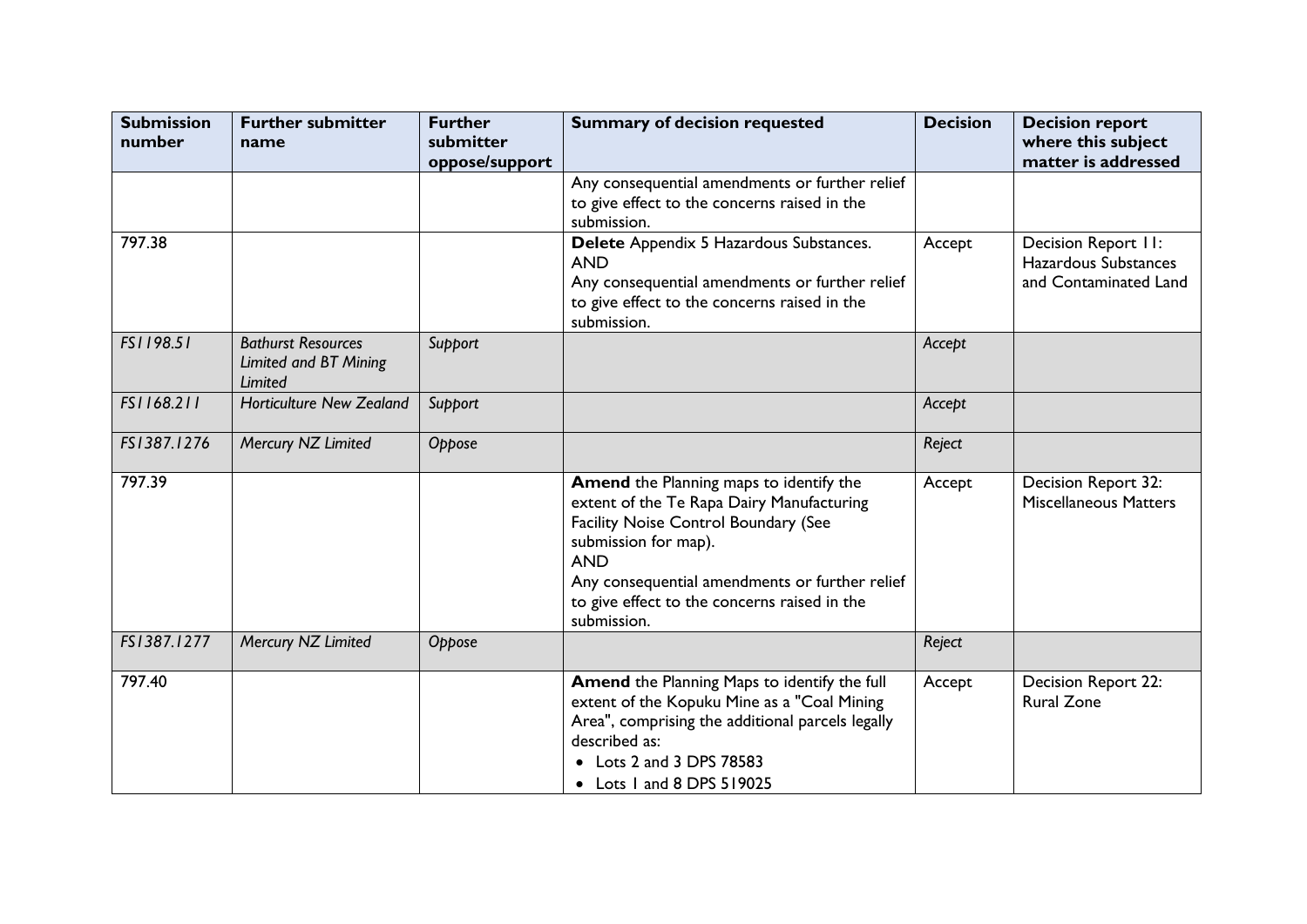| <b>Submission</b><br>number | <b>Further submitter</b><br>name | <b>Further</b><br>submitter<br>oppose/support | <b>Summary of decision requested</b>                                                                                                                                                                                                                                                                                                                                                                                                                                                                                                                                                          | <b>Decision</b>   | <b>Decision report</b><br>where this subject<br>matter is addressed |
|-----------------------------|----------------------------------|-----------------------------------------------|-----------------------------------------------------------------------------------------------------------------------------------------------------------------------------------------------------------------------------------------------------------------------------------------------------------------------------------------------------------------------------------------------------------------------------------------------------------------------------------------------------------------------------------------------------------------------------------------------|-------------------|---------------------------------------------------------------------|
|                             |                                  |                                               | • Part Lots 1, 4 and 5 DPS 74265<br>• Part Lot 5 DP 405637<br>• Sec 7 SO 449648<br><b>AND</b><br>Any consequential amendments or further relief<br>to give effect to the concerns raised in the<br>submission.                                                                                                                                                                                                                                                                                                                                                                                |                   |                                                                     |
| 797.41                      |                                  |                                               | Retain Policy 5.2.3 Effects of subdivision and<br>development on soils as notified.                                                                                                                                                                                                                                                                                                                                                                                                                                                                                                           | Accept in<br>Part | <b>Decision Report 22:</b><br><b>Rural Zone</b>                     |
| FS1387.1278                 | Mercury NZ Limited               | Oppose                                        |                                                                                                                                                                                                                                                                                                                                                                                                                                                                                                                                                                                               | Reject            |                                                                     |
| 797.42                      |                                  |                                               | <b>Retain Policy 5.3.2 Productive rural activities as</b><br>notified.                                                                                                                                                                                                                                                                                                                                                                                                                                                                                                                        | Accept in<br>Part | Decision Report 22:<br><b>Rural Zone</b>                            |
| 797.43                      |                                  |                                               | <b>Retain Policy 5.3.5 Earthworks activities as</b><br>notified.                                                                                                                                                                                                                                                                                                                                                                                                                                                                                                                              | Accept in<br>Part | Decision Report 22:<br><b>Rural Zone</b>                            |
| 797.44                      |                                  |                                               | Retain Policy 5.3.7 Reverse sensitivity effects<br>except for the amendments sought below.<br><b>AND</b><br><b>Amend Policy 5.3.7(c) Reverse sensitivity</b><br>effects to read (or words to similar effect):<br>Mitigate the adverse effects of reverse sensitivity<br>through the use of setbacks for sensitive activities<br>and the design of subdivisions and development.<br><b>AND</b><br><b>Delete</b> Policy 5.3.7 (d) Reverse sensitivity<br>effects<br><b>AND</b><br>Any consequential amendments or further relief<br>to give effect to the concerns raised in the<br>submission. | Accept in<br>Part | Decision Report 22:<br><b>Rural Zone</b>                            |